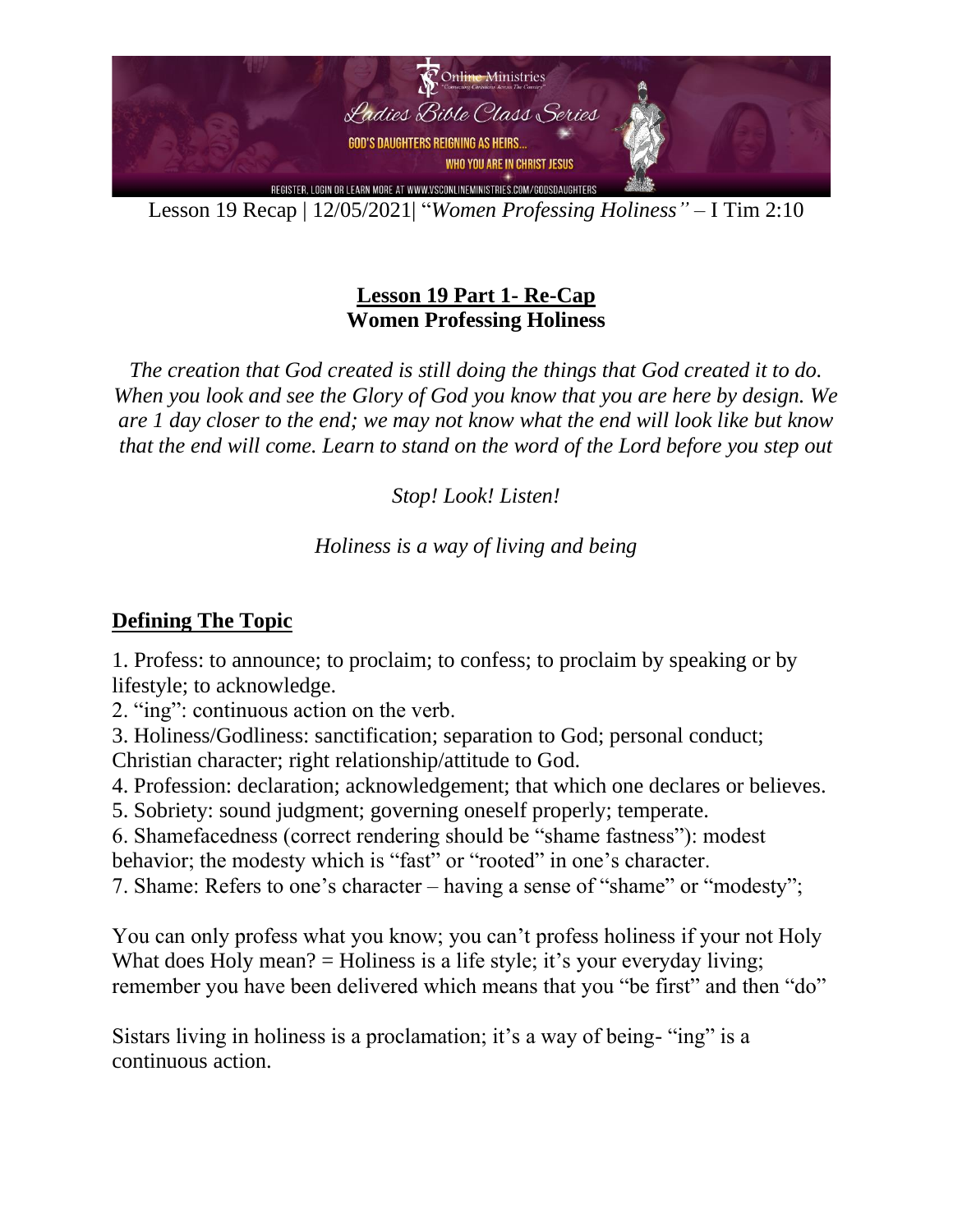

Lesson 19 Recap | 12/05/2021| "*Women Professing Holiness"* – I Tim 2:10

# **The Times/Culture**

- Remember that Timothy is a letter to the church about being steadfastness, when you read the letters be sure to read the book as a whole.
- The focus scripture is dealing with women working together in 1 accord without discord.

## **The Occasion for Writing the Acts**

During the times there was a temple of the Goddess Diana; the Diana statue was a woman with a bare chest; it was one of the wonders of the ancient world. When ships came into Ephesus the first thing that could be seen was the temple of Diana.

Ships came and were drawn to the temple; The temple had a celebration of the Goddess who deemed the mother of all the Earth. During the idol worship there was heathen worship full of debauchery, drunkenness, and psalms, hymns, and spiritual songs to this idol. (Note when Paul talks about singing psalms, hymns, and spiritual songs he is referring to Christians to sing in spiritual Ness)

There was and still is a charge that all women must adorn themselves with holiness through God.

### **Professing Your Profession (Let your walk line up with your talk)**

- Your daily living should reflect what you profess
- You live what you profess and profess in what you live
- Do you smell good for God through your character?
- Are you holding- fast your profession of God?
- You will make mistakes; but you are constantly growing up into God
- Pray for your tongue; pray the prayer of David that he could put a bridle on his tongue
- Will you allow God to guide your tongue? God died for everyone no matter how we may feel.
- Allow God to help you control yourself in the midst of you walking in **Holiness**
- Profess your Godliness by doing good works; let your profession be good
- Don't profess one thing and then display something else